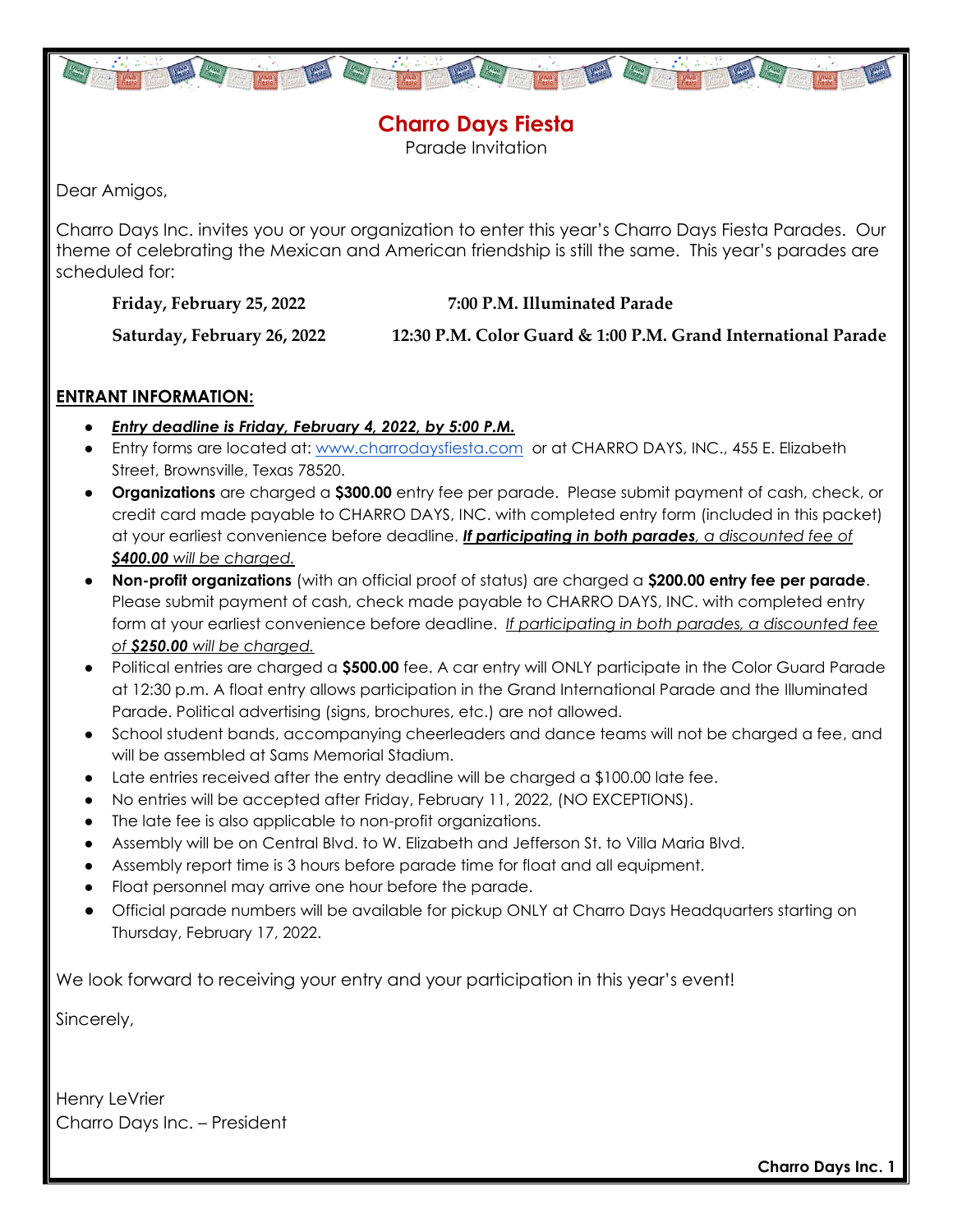| 315                                                                                                                                                                                                                                                                                                             | <b>Charro Days Fiesta 2022 Parades</b><br>Presented by Charro Days Inc.<br><b>Parade Entry Application</b><br>Deadline: Friday, February 4, 2022<br>Illuminated Parade: Friday, February 25, 2022 @ 7:00 P.M.<br>Color Guard Parade: Saturday, February 26, 2022 @ 12:30 P.M.<br>Grand International Parade: Saturday, February 26, 2022 @ 1:00 P.M. |                                                                                                                                                                                                                                                                                                                                                                                                                                                                                                                                                                                                                                                                                                                                                                                                                                                                                                                                                                                                                                                      |  |
|-----------------------------------------------------------------------------------------------------------------------------------------------------------------------------------------------------------------------------------------------------------------------------------------------------------------|------------------------------------------------------------------------------------------------------------------------------------------------------------------------------------------------------------------------------------------------------------------------------------------------------------------------------------------------------|------------------------------------------------------------------------------------------------------------------------------------------------------------------------------------------------------------------------------------------------------------------------------------------------------------------------------------------------------------------------------------------------------------------------------------------------------------------------------------------------------------------------------------------------------------------------------------------------------------------------------------------------------------------------------------------------------------------------------------------------------------------------------------------------------------------------------------------------------------------------------------------------------------------------------------------------------------------------------------------------------------------------------------------------------|--|
|                                                                                                                                                                                                                                                                                                                 |                                                                                                                                                                                                                                                                                                                                                      |                                                                                                                                                                                                                                                                                                                                                                                                                                                                                                                                                                                                                                                                                                                                                                                                                                                                                                                                                                                                                                                      |  |
|                                                                                                                                                                                                                                                                                                                 |                                                                                                                                                                                                                                                                                                                                                      | <b>Please Check One for the:</b> 12:30 p.m. Color Guard Parade $\Box$ Color Guard $\Box$ Walkers $\Box$ Car Clubs $\Box$ Motorcycle Clubs                                                                                                                                                                                                                                                                                                                                                                                                                                                                                                                                                                                                                                                                                                                                                                                                                                                                                                            |  |
|                                                                                                                                                                                                                                                                                                                 |                                                                                                                                                                                                                                                                                                                                                      | Please Check One for the: 1:00 p.m. Grand International Parade $\square$ Band (Only cheerleaders and dance teams that                                                                                                                                                                                                                                                                                                                                                                                                                                                                                                                                                                                                                                                                                                                                                                                                                                                                                                                                |  |
|                                                                                                                                                                                                                                                                                                                 |                                                                                                                                                                                                                                                                                                                                                      |                                                                                                                                                                                                                                                                                                                                                                                                                                                                                                                                                                                                                                                                                                                                                                                                                                                                                                                                                                                                                                                      |  |
|                                                                                                                                                                                                                                                                                                                 | (Only vehicles towing a float will be allowed.)                                                                                                                                                                                                                                                                                                      |                                                                                                                                                                                                                                                                                                                                                                                                                                                                                                                                                                                                                                                                                                                                                                                                                                                                                                                                                                                                                                                      |  |
| Please select parade entry with checkmark:<br>Organization/School:                                                                                                                                                                                                                                              |                                                                                                                                                                                                                                                                                                                                                      | □ Illuminated Parade, Friday, February 25, 2022 □ Color Guard Parade, Saturday, February 26, 2022<br>Grand International Parade, Saturday, February 26, 2022 $\Box$ Both Parades (Illuminated Parade & Grand International Parade)<br>THERE WILL BE NO STOPPING TO PERFORM DURING THE PARADE. ALL DANCING MUST BE IN A CONTINUOUS FORWARD MOVEMENT.                                                                                                                                                                                                                                                                                                                                                                                                                                                                                                                                                                                                                                                                                                  |  |
| <b>Contact Name:</b>                                                                                                                                                                                                                                                                                            |                                                                                                                                                                                                                                                                                                                                                      |                                                                                                                                                                                                                                                                                                                                                                                                                                                                                                                                                                                                                                                                                                                                                                                                                                                                                                                                                                                                                                                      |  |
|                                                                                                                                                                                                                                                                                                                 |                                                                                                                                                                                                                                                                                                                                                      |                                                                                                                                                                                                                                                                                                                                                                                                                                                                                                                                                                                                                                                                                                                                                                                                                                                                                                                                                                                                                                                      |  |
|                                                                                                                                                                                                                                                                                                                 |                                                                                                                                                                                                                                                                                                                                                      |                                                                                                                                                                                                                                                                                                                                                                                                                                                                                                                                                                                                                                                                                                                                                                                                                                                                                                                                                                                                                                                      |  |
| MUSIC: YES $\square$ NO $\square$<br>will be charged.<br>both parades, a discounted fee of \$250.00 will be charged.<br>$\bullet$<br>$\bullet$<br>applications).<br>$\bullet$<br>Political advertising (signs, brochures, etc.) are not allowed.<br>All applications must be filled out completely and legibly. | LIVE $\Box$ or Recorded $\Box$<br>School student bands, accompanying cheerleaders, and dance teams will not be charged a fee.<br>Brief Description of Entry: Please see attached "Announcer's Script"<br><b>RELEASE AND CONSENT</b>                                                                                                                  | Organizations are charged a \$300.00 entry fee per parade. Please submit payment of cash, check or credit card made payable to CHARRO<br>DAYS, INC. with completed entry form at your earliest convenience before deadline. If participating in both parades, a discounted fee of \$400.00<br>Non-profit organizations (with an official proof of status) are charged a \$200.00 entry fee per parade. Please submit payment of cash, check, or<br>credit card made payable to CHARRO DAYS, INC. with completed entry form at your earliest convenience before deadline. If participating in<br>All applications must be returned to the Charro Days Inc. office with fees, on or before February 4, 2022, by 5:00 P.M. with payment in cash,<br>checks or credit card made payable to Charro Days Inc. Late applications will be accepted no later than February 11, 2022, by 5:00 P.M. at the<br>Charro Days Inc. office, with a late fee of \$100.00 per entry. After February 11, 2022, no entries will be accepted. (Please do not EMAIL or FAX |  |
|                                                                                                                                                                                                                                                                                                                 |                                                                                                                                                                                                                                                                                                                                                      | The participant hereby grants full permission to use any photographs, videotapes, motion pictures, recordings or any record of this event. I have                                                                                                                                                                                                                                                                                                                                                                                                                                                                                                                                                                                                                                                                                                                                                                                                                                                                                                    |  |
| Days (956-542-4245) that your application was accepted and approved.                                                                                                                                                                                                                                            |                                                                                                                                                                                                                                                                                                                                                      | received, read and agreed to comply with ALL the rules and regulations that govern our participation. I understand that violation of these rules will<br>forfeit our participation. I agree to indemnify and hold harmless Charro Days, Inc., City of Brownsville, volunteers, staff, employees, and all persons<br>from all claims or causes of any kind whatsoever which may arise thereafter, attributable to, involving, arising out of or in any manner resulting from<br>participation in the Charro Days parades. The entry fees to the Charro Days Parades are non-refundable (no exceptions). Please confirm with Charro<br>Note: All applications are reviewed prior to acceptance. Charro Days Inc. reserves the right to screen and potentially reject any application/entry.                                                                                                                                                                                                                                                            |  |
|                                                                                                                                                                                                                                                                                                                 |                                                                                                                                                                                                                                                                                                                                                      |                                                                                                                                                                                                                                                                                                                                                                                                                                                                                                                                                                                                                                                                                                                                                                                                                                                                                                                                                                                                                                                      |  |
| Title:                                                                                                                                                                                                                                                                                                          |                                                                                                                                                                                                                                                                                                                                                      | Date:                                                                                                                                                                                                                                                                                                                                                                                                                                                                                                                                                                                                                                                                                                                                                                                                                                                                                                                                                                                                                                                |  |
| For Office Use Only:<br>Date Application with Money Received: _______________                                                                                                                                                                                                                                   | Initials:                                                                                                                                                                                                                                                                                                                                            | Parade #                                                                                                                                                                                                                                                                                                                                                                                                                                                                                                                                                                                                                                                                                                                                                                                                                                                                                                                                                                                                                                             |  |
|                                                                                                                                                                                                                                                                                                                 | Initials:<br>Initials:                                                                                                                                                                                                                                                                                                                               |                                                                                                                                                                                                                                                                                                                                                                                                                                                                                                                                                                                                                                                                                                                                                                                                                                                                                                                                                                                                                                                      |  |
|                                                                                                                                                                                                                                                                                                                 | Initials:                                                                                                                                                                                                                                                                                                                                            | <b>Charro Days Inc. 2</b>                                                                                                                                                                                                                                                                                                                                                                                                                                                                                                                                                                                                                                                                                                                                                                                                                                                                                                                                                                                                                            |  |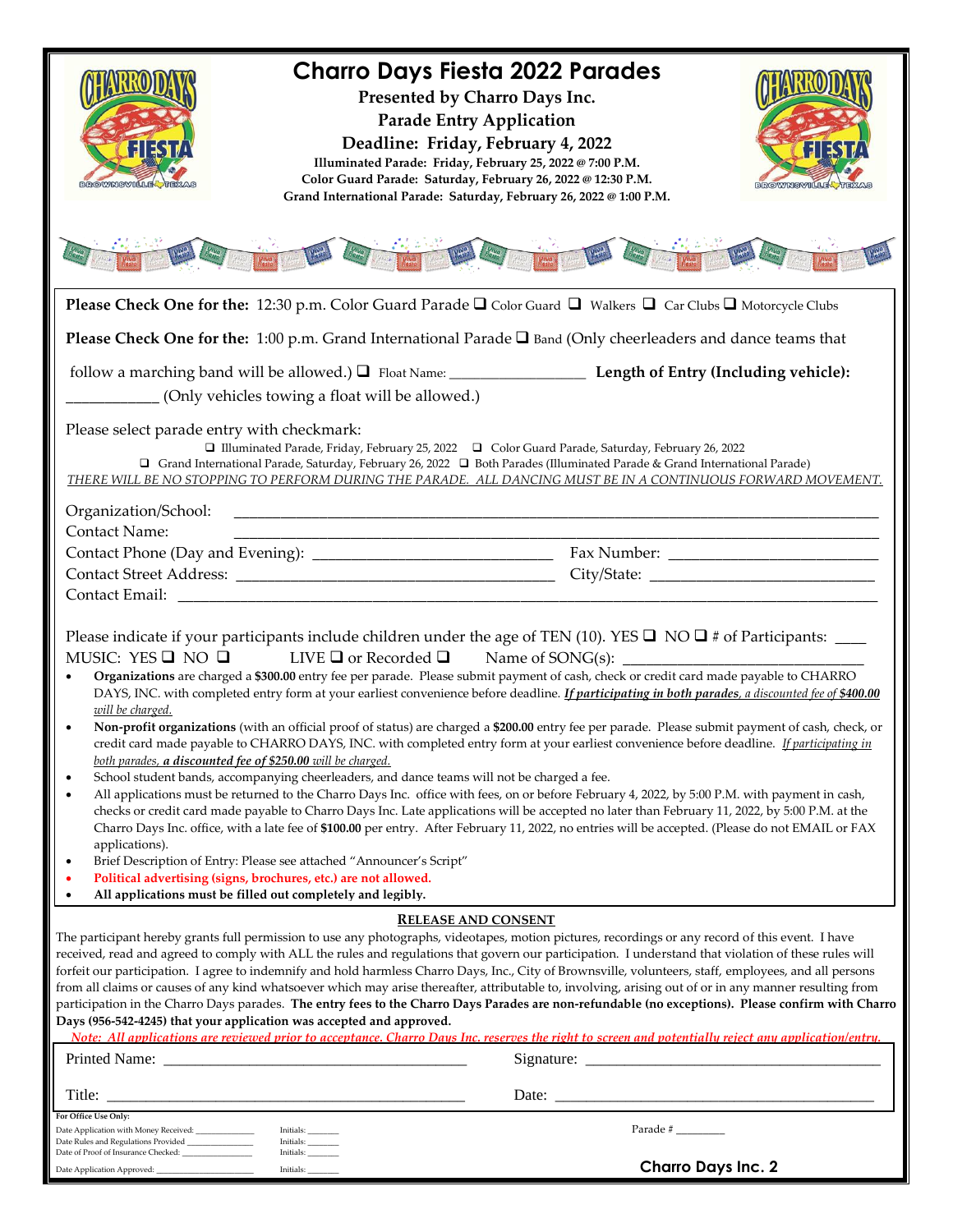

### **Charro Days Fiesta 2022 Parades**

**Presented by Charro Days Inc.**

**Parade Entry Application**

**Deadline: Friday, February 4, 2022**





#### **CHARRO DAYS FIESTA PARADES**' **RULES**

- 1. The Parade Committee must approve all entries subject to all rules and regulations. All entries shall be in good taste and shall, in the opinion of the Parade Committee, add beauty or interest from the public point of view.
- 2. Charro Days theme and/or lights must be observed for all entries (floats, vehicles, etc.). We ask for your full cooperation.
- 3. Applications must be turned in to the Charro Days Fiesta office on or before **Friday, February 4, 2022.**
- 4. Entries must keep places assigned to them by the Parade Chairman or designee. While in parade route, float participants are not allowed to leave the float. (No more than 3 walkers allowed alongside each side of float.)
- 5. Assigned entry numbers must be *taped* to the inside of the vehicle's windshield under the rear-view mirror *prior* to entering checkpoint of the parade holding area (Mandatory/ *No Exceptions*!). **Entry numbers will be available Thursday, February 17, 2022.**
- 6. Entries must provide proof of insurance for vehicles participating in the parade prior to receiving assigned entry number. Only *approved vehicles* by Charro Days Inc. will be allowed in parade (i.e. vehicles towing a float).
- 7. Car/Motorcycle clubs are restricted to 6 vehicles per entry. *Car/Motorcycle entries will follow ROTC units at 12:30 P.M.*
- 8. Walking entrants (nonprofit or otherwise) are limited to 20 people per entry. Exceeding the 20-entrant limit will require a fee and separate entry form for each group of 20 members. *Walker entries will follow ROTC units at 12:30 P.M.*
- 9. All entrants shall report to a Parade Representative no less than 3 (three) hours before parade time.
- 10. Entries must be parade ready (have sound system, generators, decorations, etc.) *prior* to entering the parade holding area. Holding area entrance is from Central Blvd. and Jefferson street. The parade route will go east on Elizabeth Street to the International Bridge and the Jacob Brown Memorial Civic Center area.

#### **CHARRO DAYS FIESTA PARADES**' **REGULATIONS**

- 1. The following may not be distributed or carried on vehicle, float by any parade entry participant:
	- flowers, candies, samples, objects, pamphlets, etc.; (Unless approved by the Charro Days Committee for a fee of **\$250.00** per parade) • religious signs;
	- political signs, bumper stickers or any other political paraphernalia.
- 2. Sound Systems:
	- Must be restricted to music only, no talking and must comply with the Charro Days theme;
	- Maintained at a reasonable level so as not to distract and will be monitored.
- 3. Safety*:*
	- Participants are not allowed to ride in vehicles with tailgates open or on the hood of the vehicle;
	- Safety chains and fire extinguishers are required on all trailers or vehicles. Semi-trailers, high profile vehicles, non-skirted floats, funny cars, and motor coaches will not be allowed to participate.
- 4. Other:
	- Approved vehicles include: vehicles towing floats or those approved by Charro Days Inc.
	- Parade Committee will furnish a list of all approved entrants to the Chief of Police/designated representative before each parade.

*IMPORTANT: The above list of rules and regulations is not exhaustive. The Charro Days Committee may at any time, make a reasonable determination that an entry may pose an unacceptable risk of disruption to the parade. All entrants not complying with the rules and regulations shall be subject to expulsion from the parade by the police department and/or Charro Days Committee Representative.*

| involved with this entry.                            |                                                                                | have read all the rules and regulations and will share the information with all of the persons |
|------------------------------------------------------|--------------------------------------------------------------------------------|------------------------------------------------------------------------------------------------|
|                                                      |                                                                                |                                                                                                |
|                                                      |                                                                                |                                                                                                |
|                                                      |                                                                                |                                                                                                |
|                                                      |                                                                                |                                                                                                |
| For Office Use Only:                                 |                                                                                |                                                                                                |
| Date Application with Money Received: ______________ | Initials:<br>$\qquad \qquad \text{Initials:}\qquad \qquad \qquad$<br>Initials: | Parade #                                                                                       |
|                                                      | Initials:                                                                      | <b>Charro Days Inc. 3</b>                                                                      |